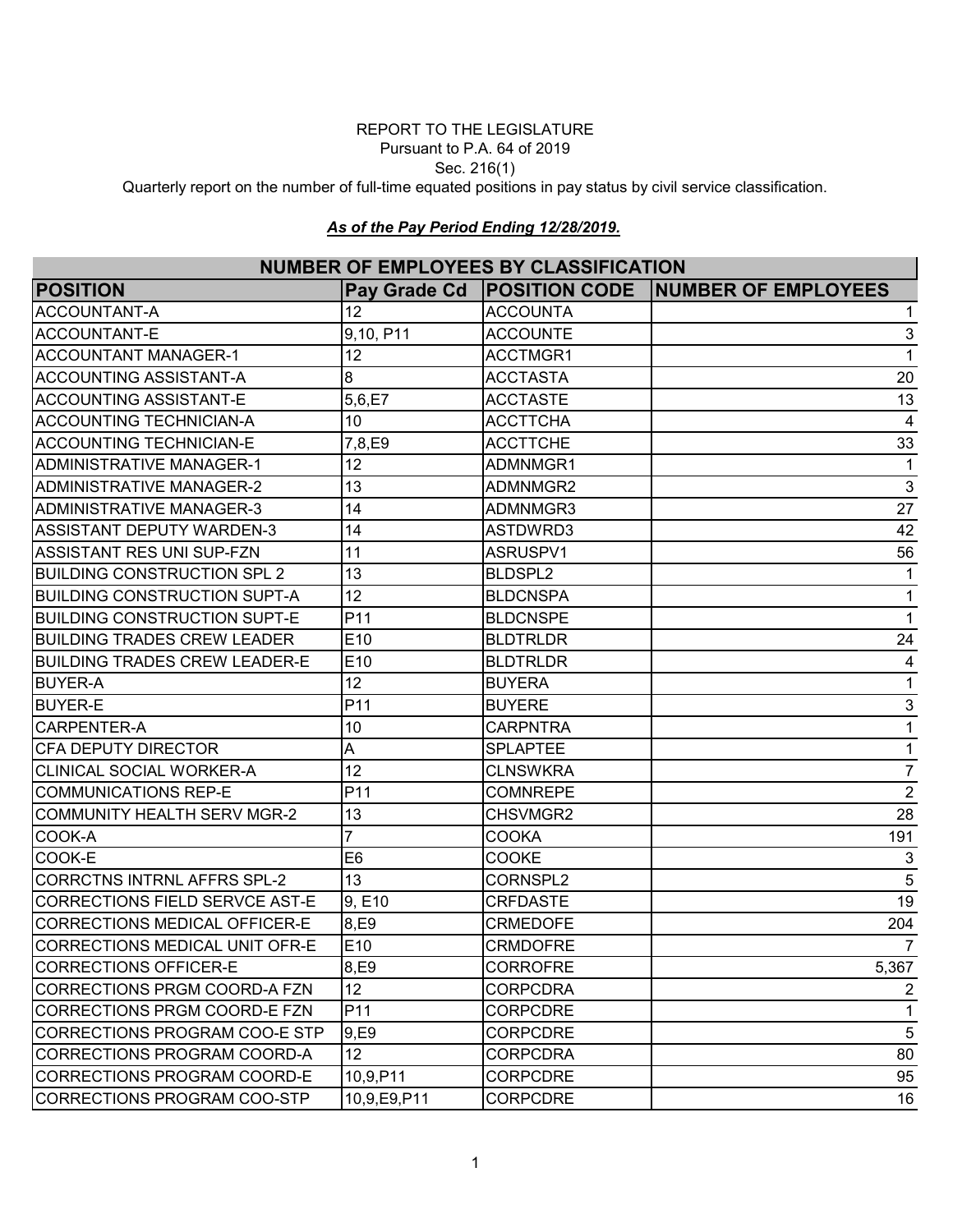| <b>NUMBER OF EMPLOYEES BY CLASSIFICATION</b> |                 |                 |                                          |  |
|----------------------------------------------|-----------------|-----------------|------------------------------------------|--|
| <b>POSITION</b>                              | Pay Grade Cd    |                 | <b>POSITION CODE NUMBER OF EMPLOYEES</b> |  |
| <b>CORRECTIONS QMHP-A</b>                    | 12              | <b>CORQMHPA</b> | 9                                        |  |
| <b>CORRECTIONS QMHP-E</b>                    | 10,9,P11        | <b>CORQMHPE</b> | 130                                      |  |
| CORRECTIONS RESIDENT REP                     | E10             | <b>CORRSREP</b> | 53                                       |  |
| CORRECTIONS SECURITY INSPECTOR               | 13              | <b>CORSCISP</b> | 55                                       |  |
| <b>CORRECTIONS SECURITY REP</b>              | E10             | <b>CORSCREP</b> | 26                                       |  |
| <b>CORRECTIONS SHIFT SUPV-1</b>              | 11              | CORSPV1         | 430                                      |  |
| <b>CORRECTIONS SHIFT SUPV-2</b>              | 12              | CORSPV2         | 174                                      |  |
| <b>CORRECTIONS SHIFT SUPV-3</b>              | 13              | CORSPV3         | 56                                       |  |
| CORRECTIONS TRNSPRTATN OFCR-E                | E <sub>10</sub> | <b>CORTOFRE</b> | 176                                      |  |
| <b>CORRECTNS PROGRAM MGR-2 FZN</b>           | 13              | CORMGR2F        | 1                                        |  |
| <b>DENTAL AIDE-E</b>                         | E <sub>8</sub>  | <b>DNTLADEE</b> | 37                                       |  |
| <b>DENTAL HYGIENIST</b>                      | E11             | <b>DENTLHYG</b> | 19                                       |  |
| <b>DENTAL HYGIENIST-E</b>                    | E11             | <b>DENTLHYG</b> | 4                                        |  |
| <b>DENTAL LABORATORY TECHNICIAN-E</b>        | E <sub>10</sub> | <b>DNLBTCHE</b> | 1                                        |  |
| <b>IDENTIST-E</b>                            | P <sub>15</sub> | <b>DENTISTE</b> | 12                                       |  |
| <b>DENTIST FEES</b>                          | A               | <b>DENTSTFE</b> | 12                                       |  |
| <b>DENTIST MANAGER-2</b>                     | 18              | DENTMGR2        | 1                                        |  |
| <b>DEPARTMENTAL ANALYST-A</b>                | 12              | <b>DEPTALTA</b> | 47                                       |  |
| IDEPARTMENTAL ANALYST-A-FZN                  | 12              | <b>DEPTALTA</b> | $\mathbf{1}$                             |  |
| <b>DEPARTMENTAL ANALYST-E</b>                | 9,10,P11        | <b>DEPTALTE</b> | 56                                       |  |
| DEPARTMENTAL ANALYST-E-STP                   | 9               | <b>DEPTALTE</b> | $\mathbf{1}$                             |  |
| <b>DEPARTMENTAL ANALYST TRAINEE-E</b>        | l9              | <b>DEPTTRE</b>  | 10                                       |  |
| <b>DEPARTMENTAL MANAGER-1</b>                | 12              | DEPTMGR1        | $\overline{2}$                           |  |
| DEPARTMENTAL MANAGER-1-FZN                   | 12              | DEPTMGR1        | 1                                        |  |
| <b>DEPARTMENTAL MANAGER-2</b>                | 13              | DEPTMGR2        | 5                                        |  |
| IDEPARTMENTAL MANAGER-3                      | 14              | DEPTMGR3        | 5                                        |  |
| <b>DEPARTMENTAL MANAGER-4</b>                | 15              | DEPTMGR4        | $\mathbf{1}$                             |  |
| <b>DEPARTMENTAL SPECIALIST-2</b>             | 13              | DEPSPL2         | 75                                       |  |
| <b>IDEPARTMENTAL SPECIALIST-2 FZN</b>        | 13              | DEPSPL2         | 1                                        |  |
| DEPARTMENTAL SPECIALIST-3                    | 14              | DEPSPL3         | R<br>ັບ                                  |  |
| <b>IDEPARTMENTAL SPECIALIST-3-FZN</b>        | 14              | DEPSPL3         | $\mathbf{1}$                             |  |
| DEPARTMENTAL SUPERVISOR-3                    | 12 <sub>2</sub> | DEPTSPV3        | 28                                       |  |
| <b>DEPARTMENTAL TECHNICIAN-A</b>             | 10 <sup>1</sup> | <b>DPTLTCHA</b> | 11                                       |  |
| <b>IDEPARTMENTAL TECHNICIAN-E</b>            | 7,8,E9          | <b>DPTLTCHE</b> | 150                                      |  |
| <b>DEPARTMENTAL TECHNICIAN-E-STP</b>         |                 | <b>DPTLTCHE</b> | 1                                        |  |
| <b>IDEVELOPMENTAL DISABIL PRGMR-E</b>        | P <sub>11</sub> | <b>DEVDPRGE</b> | 1                                        |  |
| DIETITIAN NUTRITIONIST-A                     | 12 <sub>2</sub> | <b>DIETNUTA</b> | 1                                        |  |
| <b>DIETITIAN NUTRITIONIST-E</b>              | 9, P11          | <b>DIETNUTE</b> | 6                                        |  |
| <b>DIRECTOR</b>                              | A               | <b>SPLAPTEE</b> | 1                                        |  |
| DOMESTIC SERVICES AIDE-E                     | 5, E6           | <b>DMSRADEE</b> | 6                                        |  |
| <b>DRAFTING TECHNICIAN-E</b>                 | E10             | <b>DRAFTCHE</b> | 1                                        |  |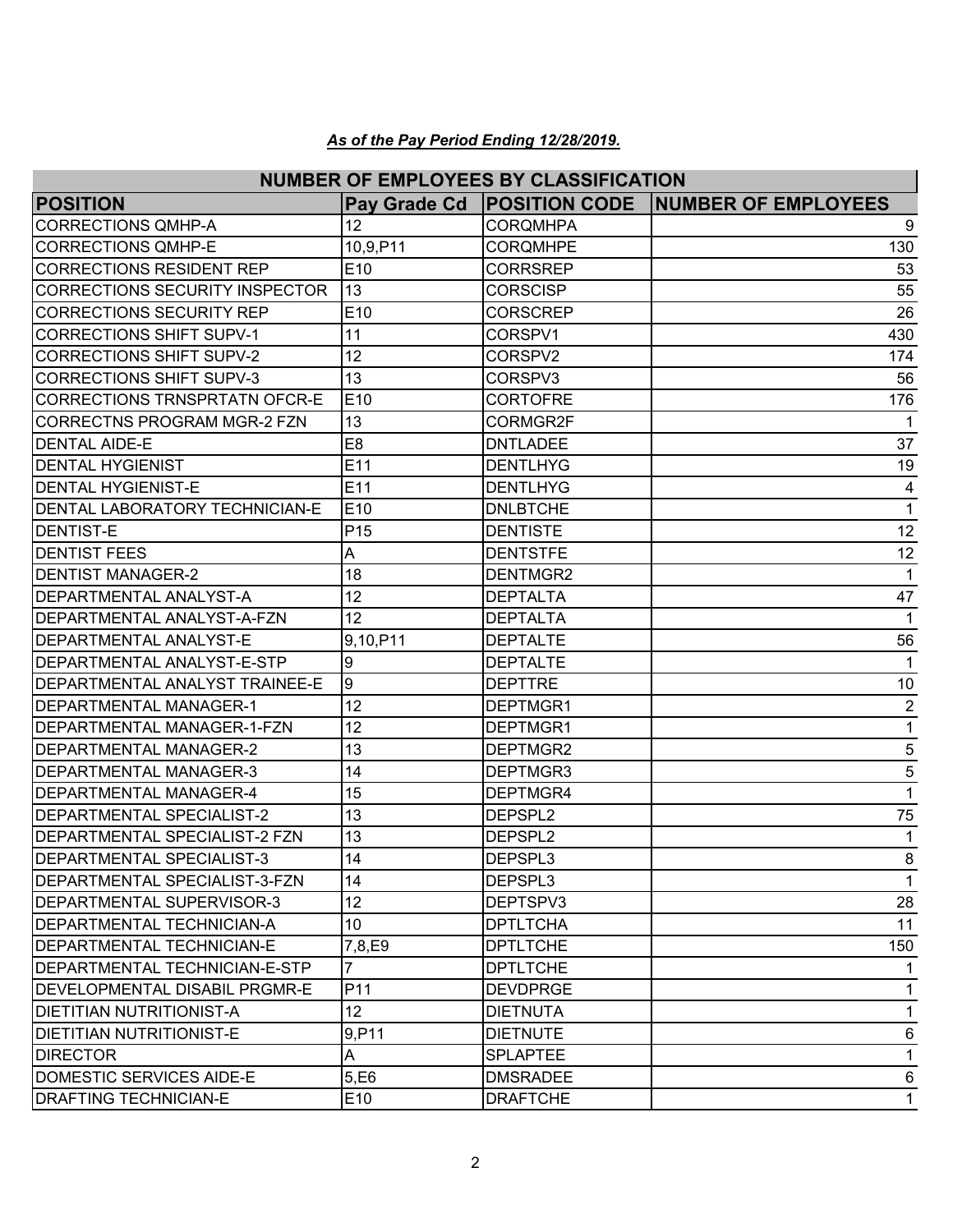| <b>NUMBER OF EMPLOYEES BY CLASSIFICATION</b> |                 |                     |                                                    |  |
|----------------------------------------------|-----------------|---------------------|----------------------------------------------------|--|
| <b>POSITION</b>                              |                 |                     | Pay Grade Cd   POSITION CODE   NUMBER OF EMPLOYEES |  |
| <b>ELECTRICIAN LICENSED-A</b>                | 10              | <b>ELECTRNA</b>     | 28                                                 |  |
| <b>ELECTRICIAN LICENSED-E</b>                | E <sub>9</sub>  | <b>ELECTRNE</b>     | 1                                                  |  |
| <b>IELECTRICIAN MASTER LIC-A FZN</b>         | 11              | <b>ELECLICA</b>     | 4                                                  |  |
| ELECTRICIAN MASTER LICENSD-A                 | 11              | <b>ELECLICA</b>     | 1                                                  |  |
| <b>EMPLOYMENT COUNSELOR-E</b>                | 10, P11         | <b>EMPTCSRE</b>     | 13                                                 |  |
| <b>IENV SANITARIAN SPL 2</b>                 | 13              | ESASPL <sub>2</sub> | $\overline{2}$                                     |  |
| <b>EQUIPMENT OPERATOR-A</b>                  | 9               | <b>EQUPOPRA</b>     | 8                                                  |  |
| IEQUIPMENT TECHNICIAN-A                      | 11              | <b>EQIPTCHA</b>     | 14                                                 |  |
| <b>IEQUIPMENT TECHNICIAN-E</b>               | 8               | <b>EQIPTCHE</b>     | 1                                                  |  |
| <b>EXECUTIVE SECRETARY-1A</b>                | 11              | EXECSC1A            | 1                                                  |  |
| <b>EXECUTIVE SECRETARY-E</b>                 | E <sub>10</sub> | <b>EXCSECE</b>      | 34                                                 |  |
| FIELD OPS ADMN DEPUTY DIRECTOR               | A               | <b>SPLAPTEE</b>     | 1                                                  |  |
| <b>FINANCIAL ANALYST-A</b>                   | 12              | <b>FINCALTA</b>     | 1                                                  |  |
| <b>FINANCIAL ANALYST-E</b>                   | 10,9,P11        | <b>FINCALTE</b>     | $\overline{7}$                                     |  |
| <b>FINANCIAL MANAGER-1</b>                   | 12              | FINAMGR1            | 1                                                  |  |
| <b>FINANCIAL SPECIALIST-2</b>                | 13              | FINSPL <sub>2</sub> | 4                                                  |  |
| <b>FINGERPRINT TECHNICIAN-A</b>              | 10              | <b>FNGPTCHA</b>     | 1                                                  |  |
| <b>FINGERPRINT TECHNICIAN-E</b>              | 8               | <b>FNGPTCHE</b>     | 1                                                  |  |
| FIRE SAFETY INSPECTOR-A                      | 11              | <b>FIRSISPA</b>     | 4                                                  |  |
| FIRE SAFETY INSPECTOR-E                      | 9,E10           | <b>FIRSISPE</b>     | 4                                                  |  |
| <b>FIRE SAFETY SUPERVISOR-2</b>              | 12              | FIRFSPV2            | $\overline{2}$                                     |  |
| <b>FOOD SERVICES SUPERVISOR-1</b>            | 9               | FOODSPV1            | 92                                                 |  |
| <b>FOOD SERVICES SUPERVISOR-2</b>            | 10              | FOODSPV2            | $\overline{2}$                                     |  |
| <b>FOOD SERVICES SUPERVISOR-3</b>            | 11              | FOODSPV3            | 9                                                  |  |
| <b>FOOD SERVICES SUPERVISOR-4</b>            | 12              | FOODSPV4            | 25                                                 |  |
| IGENERAL OFFICE ASSISTANT-A                  | 8               | <b>GNOFASTA</b>     | 9                                                  |  |
| <b>GENERAL OFFICE ASSISTANT-E</b>            | 5,6,E7          | <b>GNOFASTE</b>     | 169                                                |  |
| <b>GROUNDSKEEPER</b>                         | E <sub>8</sub>  | <b>GROUNKPR</b>     |                                                    |  |
| HUMAN RESOURCE DVLPR SPL-2                   | 13              | HUMSPL2             | 1                                                  |  |
| HUMAN RESOURCES ANALYST-A                    | 12              | <b>HUMRALTA</b>     | $\mathbf{3}$                                       |  |
| HUMAN RESOURCES ANALYST-E                    | 10              | <b>HUMRALTE</b>     | $\mathbf{1}$                                       |  |
| HUMAN RESOURCES DEVELOPER-A                  | 12 <sub>2</sub> | <b>HUMRDEVA</b>     | 18                                                 |  |
| HUMAN RESOURCES DEVELOPER-E                  | 10, P11         | <b>HUMRDEVE</b>     | $6\phantom{1}6$                                    |  |
| IHUMAN RESOURCES DEV-STP                     | 11,12,9         | <b>HUMRDEVE</b>     | $\overline{7}$                                     |  |
| HUMAN RESOURCES DVLPR SPL-2                  | 13              | HUMSPL2             | 9                                                  |  |
| HUMAN RESOURCES MGR-2                        | 13              | HUMRMGR2            | 4                                                  |  |
| HUMAN RESOURCES SPECIALIST-2                 | 13              | HUMRSPL2            | 1                                                  |  |
| HUMAN RESOURCES SPECIALIST-3                 | 14              | HUMRSPL3            | 1                                                  |  |
| HUMAN RESRCS DVLPR TRAINEE-E                 | 9               | <b>HUMRDTRE</b>     | 5                                                  |  |
| <b>INDUSTRIES PRODUCTION LEADER-E</b>        | 8,9,E10         | <b>INDPLDRE</b>     | 24                                                 |  |
| <b>INDUSTRIES SUPERVISOR-1</b>               | 12 <sub>2</sub> | INDTSPV1            | $\overline{2}$                                     |  |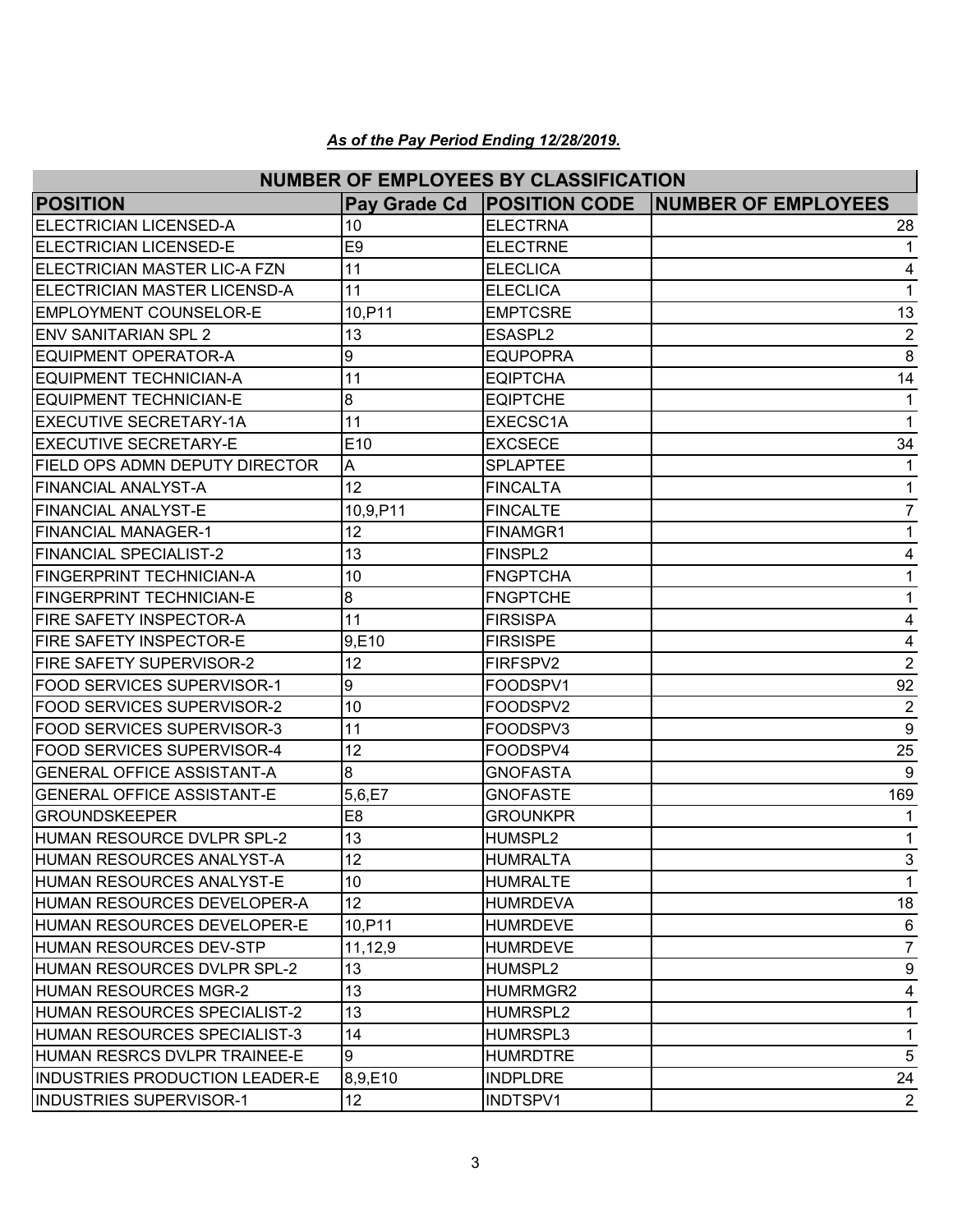| <b>NUMBER OF EMPLOYEES BY CLASSIFICATION</b> |                 |                 |                                                    |  |
|----------------------------------------------|-----------------|-----------------|----------------------------------------------------|--|
| <b>POSITION</b>                              |                 |                 | Pay Grade Cd   POSITION CODE   NUMBER OF EMPLOYEES |  |
| <b>INDUSTRIES SUPERVISOR-2</b>               | 13              | INDTSPV2        | 1                                                  |  |
| <b>INDUSTRIES SUPERVISOR-2 FZN</b>           | 13              | INDTSPV2        | $\overline{2}$                                     |  |
| <b>INDUSTRIES SUPERVISOR-3</b>               | 14              | INDTSPV3        | $\overline{2}$                                     |  |
| <b>INSTITUTION CHAPLAIN-A</b>                | 12              | <b>INSTCHPA</b> | 18                                                 |  |
| <b>INSTITUTION CHAPLAIN-E</b>                | 9,P11           | <b>INSTCHPE</b> | 6                                                  |  |
| <b>JANITOR-A</b>                             | 6               | JANITORA        | 1                                                  |  |
| LABORATORY ASSISTANT-A-FZN                   | 9               | <b>LABYASTA</b> | $\overline{2}$                                     |  |
| LABORER-E                                    | 5               | <b>LABORERE</b> | $\mathbf{1}$                                       |  |
| LIBRARIAN-A                                  | 12              | <b>LIBRARNA</b> | 20                                                 |  |
| LIBRARIAN-E                                  | 9,P11           | <b>LIBRARNE</b> | $\overline{2}$                                     |  |
| <b>LIBRARIAN MANAGER-1</b>                   | 12              | LIBRMGR1        | $\mathbf 1$                                        |  |
| LIBRARY ASSISTANT-E                          | 5,6,E7          | <b>LIBASTE</b>  | 5                                                  |  |
| <b>LIBRARY TECHNICIAN-A</b>                  | 11              | <b>LIBRTCHA</b> | $\overline{7}$                                     |  |
| <b>LIBRARY TECHNICIAN-E</b>                  | 9,E10           | <b>LIBRTCHE</b> | 15                                                 |  |
| <b>MAINTENANCE MECHANIC-A</b>                | 10,E9           | <b>MAINMCHA</b> | 196                                                |  |
| <b>MAINTENANCE MECHANIC-E</b>                | E <sub>9</sub>  | <b>MAINMCHE</b> | 4                                                  |  |
| MEDICAL RECORD EXAM SPV-1-FZN                | 11              | MEDRSPV1        | $\mathbf 1$                                        |  |
| <b>IMEDICAL RECORD EXAM SPV-2</b>            | 12              | MEDRSPV2        | 1                                                  |  |
| MEDICAL RECORD EXAM SPV-2-FZN                | 12              | MEDRSPV2        | $\overline{2}$                                     |  |
| MEDICAL RECORD EXAM SPV-3                    | 13              | MEDRSPV3        | $\mathbf{1}$                                       |  |
| MEDICAL RECORDS EXAMINER-E                   | 8,9,E10         | <b>MDRCEXME</b> | 33                                                 |  |
| <b>MEDICAL SERVICES</b>                      | A               | <b>MEDICSVC</b> | 3                                                  |  |
| <b>MEDICAL TECHNICIAN SPV-1</b>              | 12              | MEDTSPV1        | $\mathbf{1}$                                       |  |
| <b>IMENTAL HEALTH SOCIAL WORKER-E</b>        | P11             | <b>MNHSWKRE</b> | 6                                                  |  |
| <b>MUSIC THERAPIST-E</b>                     | P11             | <b>MUSCTHRE</b> | 1                                                  |  |
| <b>OCCUPATIONAL THERAPIST-E</b>              | 9,P11           | <b>OCCUPTHE</b> | 4                                                  |  |
| <b>OFFICE SUPERVISOR-2</b>                   | 10              | OFFCSPV2        | $\overline{2}$                                     |  |
| <b>OFFICE SUPERVISOR-2 FZN</b>               | 10              | OFFCSPV2        | 1                                                  |  |
| <b>PAROLE BOARD CHAIR</b>                    | A               | <b>SPLAPTEE</b> | 1                                                  |  |
| PAROLE BOARD MEMBER                          | Δ<br>$\sqrt{ }$ | <b>SPLAPTEE</b> | 9                                                  |  |
| <b>PAROLE PROBATION MANAGER-2</b>            | 13              | PAROMGR2        | 152                                                |  |
| <b>PAROLE PROBATION MANAGER-3</b>            | 14              | PAROMGR3        | 5                                                  |  |
| <b>PAROLE PROBATION MANAGER-4</b>            | 15              | PAROMGR4        | 10                                                 |  |
| <b>IPAROLE PROBATION OFFICER-A</b>           | 12 <sup>2</sup> | <b>PARPOFRA</b> | 18                                                 |  |
| <b>PAROLE PROBATION OFFICER-E</b>            | 10,9,P11        | <b>PARPOFRE</b> | 1,216                                              |  |
| <b>PAROLE PROBATION OFFICER-E-STP</b>        | 9, P11          | <b>PARPOFRE</b> | 3                                                  |  |
| PAROLE PROBATION SPECIALIST-2                | 13              | PAPRSPL2        | 5                                                  |  |
| <b>IPAROLE PROBATION SPECIALIST-3</b>        | 14              | PAPRSPL3        | $\overline{2}$                                     |  |
| PAROLE PROBATION SPECIALIST-4                | 15              | PAPRSPL4        | 8                                                  |  |
| <b>PHARMACIST-E</b>                          | P11             | <b>PHRMCSTE</b> | 1                                                  |  |
| <b>PHARMACY ASSISTANT-A</b>                  | 8               | <b>PHAASTA</b>  | 1                                                  |  |
|                                              |                 |                 |                                                    |  |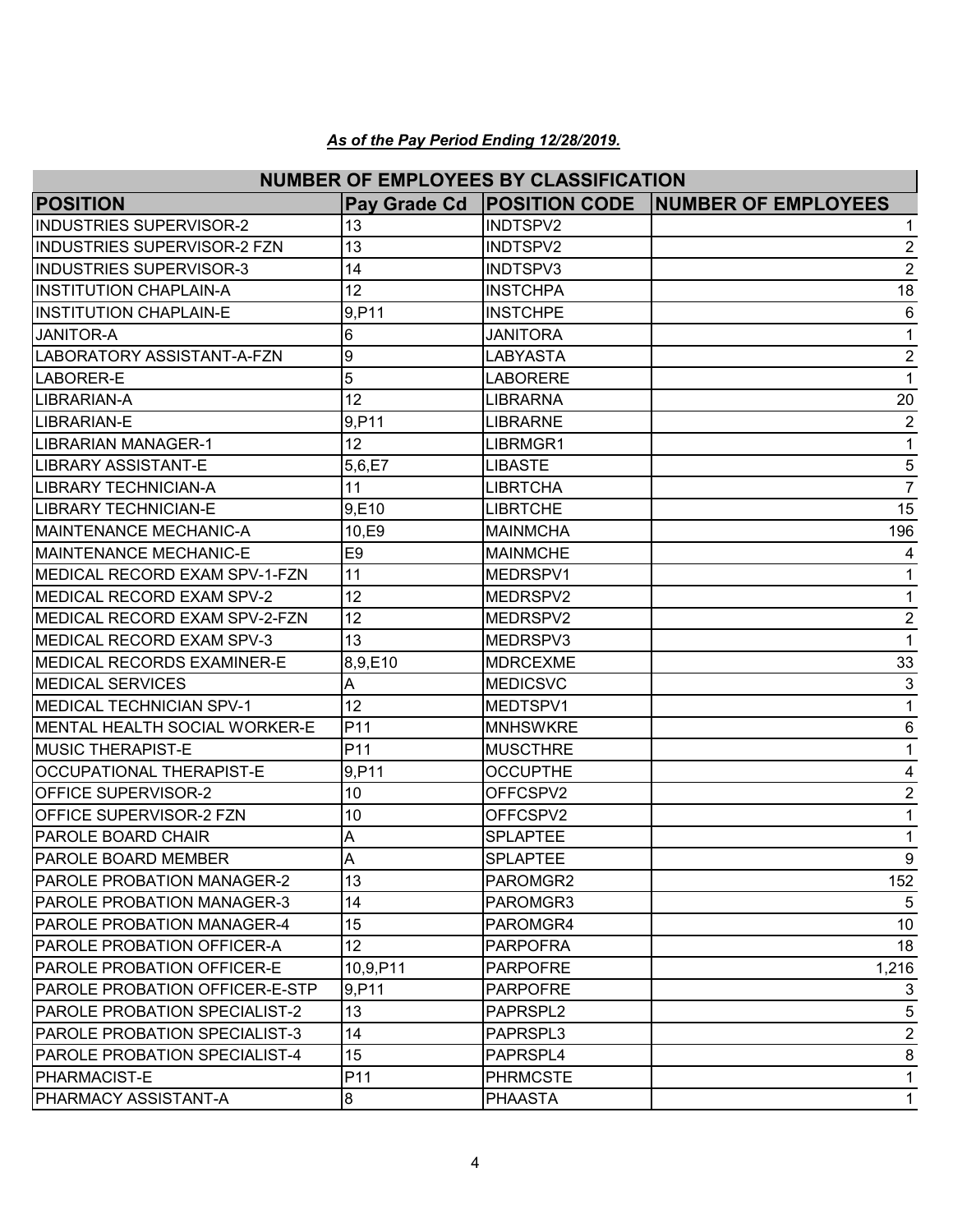| <b>NUMBER OF EMPLOYEES BY CLASSIFICATION</b> |                 |                      |                            |  |
|----------------------------------------------|-----------------|----------------------|----------------------------|--|
| <b>POSITION</b>                              | Pay Grade Cd    | <b>POSITION CODE</b> | <b>NUMBER OF EMPLOYEES</b> |  |
| PHARMACY ASSISTANT-E                         | E7              | <b>PHAASTE</b>       | 13                         |  |
| PHARMACY ASSISTANT FZN                       | E8              | <b>PHARMAST</b>      | 20                         |  |
| <b>PHLEBOTOMIST-E</b>                        | E <sub>8</sub>  | <b>PHLEBOTE</b>      | $\overline{2}$             |  |
| <b>PHYSICAL PLANT SUPERVISOR-1</b>           | 12              | PHYPSPV1             | 12                         |  |
| PHYSICAL PLANT SUPERVISOR-2                  | 13              | PHYPSPV2             | 15                         |  |
| PHYSICIAN ASSISTANT-2A                       | 13              | PHYAST2A             | 1                          |  |
| <b>PLUMBER-A</b>                             | 10              | PLUMBERA             | 28                         |  |
| <b>PLUMBER LICENSED-A</b>                    | 11              | <b>PLUMLICA</b>      | $\overline{2}$             |  |
| <b>PLUMBER LICENSED-A-FZN</b>                | 11              | <b>PLUMLICA</b>      | 4                          |  |
| POWER PLANT OPERATOR-A                       | 10              | <b>PWPLOPRA</b>      | $\overline{2}$             |  |
| <b>PRACTICAL NURSE LICENSED-E</b>            | E <sub>9</sub>  | PLNURSEE             | 142                        |  |
| <b>PRISON COUNSELOR</b>                      | 9               | <b>PRSNCSRE</b>      | 1                          |  |
| <b>PRISON COUNSELOR-E</b>                    | 10,9,P11        | <b>PRSNCSRE</b>      | 176                        |  |
| <b>PRISON COUNSELOR-E STP</b>                | 10,9,E9,P11     | <b>PRSNCSRE</b>      | 34                         |  |
| <b>PROCUREMENT TECHNICIAN-A</b>              | 10              | <b>PRCRTCHA</b>      | $\overline{2}$             |  |
| <b>PROCUREMENT TECHNICIAN-E</b>              | 7,8,E9          | <b>PRCRTCHE</b>      | 6                          |  |
| <b>PROMOTIONAL AGENT-A</b>                   | 12              | <b>PROMAGTA</b>      | $\overline{2}$             |  |
| <b>PROMOTIONAL AGENT-E</b>                   | P11             | <b>PROMAGTE</b>      | $\mathbf 1$                |  |
| <b>PSYCHIATRIST-A</b>                        | 18              | <b>PSYCHIAA</b>      | $\overline{2}$             |  |
| <b>PSYCHOLOGIST-A</b>                        | 12              | PSYCHLGA             | $6\phantom{1}6$            |  |
| PSYCHOLOGIST-A-FZN                           | 12              | <b>PSYCHLGA</b>      | 5                          |  |
| <b>PSYCHOLOGIST-E</b>                        | 10,9,P11        | <b>PSYCHLGE</b>      | 41                         |  |
| PSYCHOLOGIST-E-FZN                           | P11             | PSYCHLGE             | 27                         |  |
| PSYCHOLOGIST-E-STP                           | 9, P11          | <b>PSYCHLGE</b>      | $\overline{2}$             |  |
| <b>RECREATIONAL THERAPIST-A</b>              | 12              | <b>RECRTHPA</b>      | $\overline{2}$             |  |
| <b>RECREATIONAL THERAPIST-E</b>              | 10,9,P11        | <b>RECRTHPE</b>      | 14                         |  |
| <b>REFRIGERATION MCH LIC-FZN</b>             | 11              | <b>REFRLICA</b>      | $\mathbf{1}$               |  |
| <b>REFRIGERATION MCH LIC-FZN</b>             | E10             | <b>REFRLICE</b>      | 1                          |  |
| <b>REFRIGERATION MECHANIC-A</b>              | 10              | <b>REFRMCHA</b>      | 10                         |  |
| <b>REFRIGERATION MECHANIC LIC-A</b>          | 11              | <b>REFRLICA</b>      | $\mathbf{1}$               |  |
| REGISTERED NURSE-1                           | 12              | <b>REGNURS1</b>      | 273                        |  |
| <b>REGISTERED NURSE-2</b>                    | 13              | REGNURS2             | 7                          |  |
| REGISTERED NURSE DIRECTOR-3                  | 17              | REGNDIR3             | 4                          |  |
| <b>REGISTERED NURSE-E</b>                    | P11             | <b>REGNURSE</b>      | 19                         |  |
| <b>REGISTERED NURSE MANAGER-2</b>            | 13              | REGNMGR2             | 51                         |  |
| <b>REGISTERED NURSE MANAGER-3</b>            | 14              | REGNMGR3             | $\mathbf{1}$               |  |
| <b>REGISTERED NURSE MANAGER-4</b>            | 15              | REGNMGR4             | 29                         |  |
| IREGISTERED NURSE NON-CAREER                 | N               | <b>REGNURNC</b>      | 5                          |  |
| <b>REGULATION AGENT-A</b>                    | 12 <sup>°</sup> | <b>REGLAGTA</b>      | 1                          |  |
| <b>REGULATION AGENT-E</b>                    | P11             | <b>REGLAGTE</b>      | $\mathbf{1}$               |  |
| <b>RESIDENT CARE AIDE-E</b>                  | 6,7,E8          | <b>RCARADEE</b>      | 24                         |  |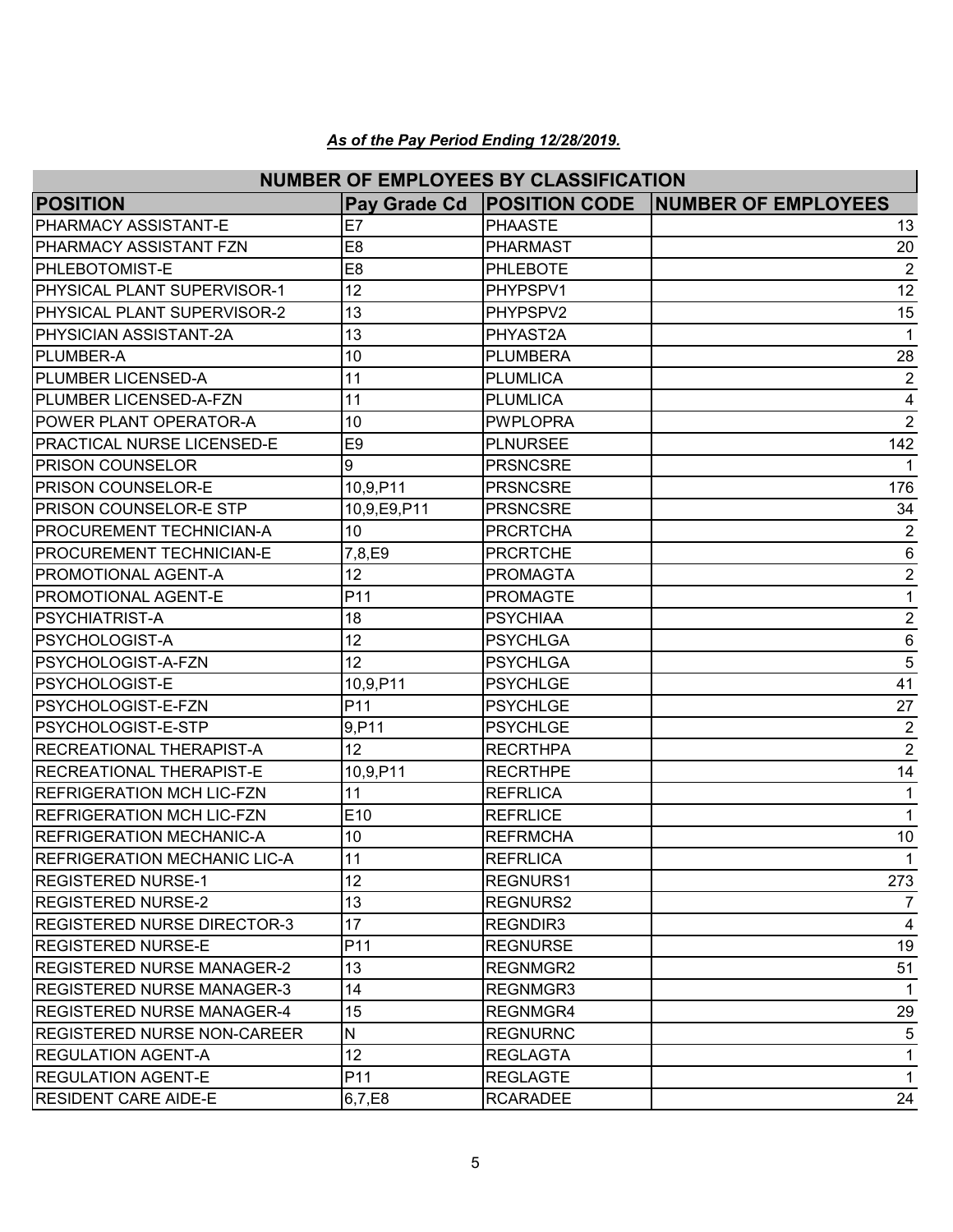| <b>NUMBER OF EMPLOYEES BY CLASSIFICATION</b> |                 |                 |                                          |  |
|----------------------------------------------|-----------------|-----------------|------------------------------------------|--|
| <b>POSITION</b>                              | Pay Grade Cd    |                 | <b>POSITION CODE NUMBER OF EMPLOYEES</b> |  |
| <b>RESIDENT UNIT MANAGER-2</b>               | 13              | RESUMGR2        | 54                                       |  |
| RESPIRATORY THERAPY TECH-E                   | E10             | <b>RESPTCHE</b> | 2                                        |  |
| <b>RIGHTS SPECIALIST-2</b>                   | 13              | RIGHSPL2        | 1                                        |  |
| SCHOOL PRINCIPAL-3                           | 14B, 14M        | <b>SCHPRPL3</b> | 12                                       |  |
| <b>SCHOOL PSYCHOLOGIST-E</b>                 | P <sub>11</sub> | <b>SCHLPSYE</b> | 1                                        |  |
| <b>SCHOOL TEACHER-E</b>                      | 11A, 11B, 11C   | <b>SCHTCHRE</b> | 54                                       |  |
| <b>SECRETARY-A</b>                           | 9               | <b>SECRTRYA</b> | 80                                       |  |
| <b>SECRETARY-A FZN</b>                       | 9               | <b>SECRTRYA</b> | 8                                        |  |
| <b>ISECRETARY-E</b>                          | 7,E8            | <b>SECRTRYE</b> | 133                                      |  |
| <b>SECRETARY-E FZN</b>                       | E <sub>8</sub>  | <b>SECRTRYE</b> | 4                                        |  |
| <b>SECRETARY SUPERVISOR-1</b>                | 10              | SECRSPV1        | $\ensuremath{\mathsf{3}}$                |  |
| <b>SENIOR DEPUTY DIRECTOR</b>                | 20              | <b>SENDPDIR</b> | $\mathbf 1$                              |  |
| <b>SENIOR EXEC MGT ASST-2</b>                | 11              | SEMA2           | 8                                        |  |
| <b>ISENIOR EXEC MGT ASST-3</b>               | 13              | SEMA3           | $\boldsymbol{2}$                         |  |
| <b>SENIOR EXEC MGT ASST-4</b>                | 15              | SEMA4           | $\overline{2}$                           |  |
| <b>SENIOR EXECUTIVE WARDEN</b>               | 17              | <b>SENEXWAR</b> | 23                                       |  |
| <b>SENIOR MANAGEMENT EXECUTIVE</b>           | 19              | <b>SENMGEXC</b> | $\mathbf{1}$                             |  |
| <b>SENIOR POLICY EXECUTIVE</b>               | 18              | <b>SENPLEXC</b> | $\overline{7}$                           |  |
| SP ALTERNATIVE INCARC OFR-E                  | 9,E10           | <b>SPLNOFRE</b> | 53                                       |  |
| <b>SPECIAL EDUCATION TEACHER-E</b>           | 11A, 11B, 11C   | <b>SPETCHRE</b> | 14                                       |  |
| <b>SPECIAL EDUC TEACHER-E FZN</b>            | 11A             | <b>SPETCHRE</b> | $\mathbf{1}$                             |  |
| <b>STATE ADMINISTRATIVE MANAGER-1</b>        | 15              | STDDADM1        | 41                                       |  |
| <b>STATE ADMINISTRATIVE MANAGER-2</b>        | 16              | STDDADM2        | 5                                        |  |
| <b>STATE ADMINISTRATIVE MGR-1 FZN</b>        | 15              | STDDADM1        | $\boldsymbol{2}$                         |  |
| <b>STATE ASSISTANT ADMINISTRATOR</b>         | 15              | <b>STASTADM</b> | 4                                        |  |
| <b>STATE BUREAU ADMINISTRATOR</b>            | 18              | <b>BUREAADM</b> | $\mathbf{1}$                             |  |
| <b>STATE DEPUTY WARDEN-1</b>                 | 15              | STDEPWD1        | 29                                       |  |
| <b>STATE DIVISION ADMINISTRATOR</b>          | 17              | <b>STDIVADM</b> | $\overline{7}$                           |  |
| <b>STATE OFFICE ADMINISTRATOR</b>            | 17              | <b>STOFCADM</b> | $\overline{7}$                           |  |
| STATE OFFICE ADMINISTRATOR FZN               | $17$            | <b>STOFCADM</b> | $\mathbf{1}$                             |  |
| STATISTICIAN SPECIALIST-2                    | 13              | STATSPL2        | $\mathbf{1}$                             |  |
| STOREKEEPER-A                                |                 | <b>STORKPRA</b> | 119                                      |  |
| STOREKEEPER-E                                | 5,7,E6          | <b>STORKPRE</b> | $\,6$                                    |  |
| STOREKEEPER SUPERVISOR-1                     | 8               | STORSPV1        | 12                                       |  |
| STOREKEEPER SUPERVISOR-2-FZN                 | l9              | STORSPV2        | 9                                        |  |
| <b>STUDENT ASSISTANT-E</b>                   | A               | <b>STUDASTE</b> | 42                                       |  |
| <b>TEACHER AIDE-E</b>                        | 6,7,E8          | <b>TEACADEE</b> | 14                                       |  |
| <b>TRADES HELPER</b>                         | E6              | <b>TRADEHLP</b> | 1                                        |  |
| <b>TRADES INSTRUCTOR-E</b>                   | 11A-E           | <b>TRADINSE</b> | 68                                       |  |
| WORD PROCESSING ASSISTANT-A                  | 8               | <b>WRDPASTA</b> | $\overline{7}$                           |  |
| <b>WORD PROCESSING ASSISTANT-E</b>           | 5,6,E7          | <b>WRDPASTE</b> | 168                                      |  |